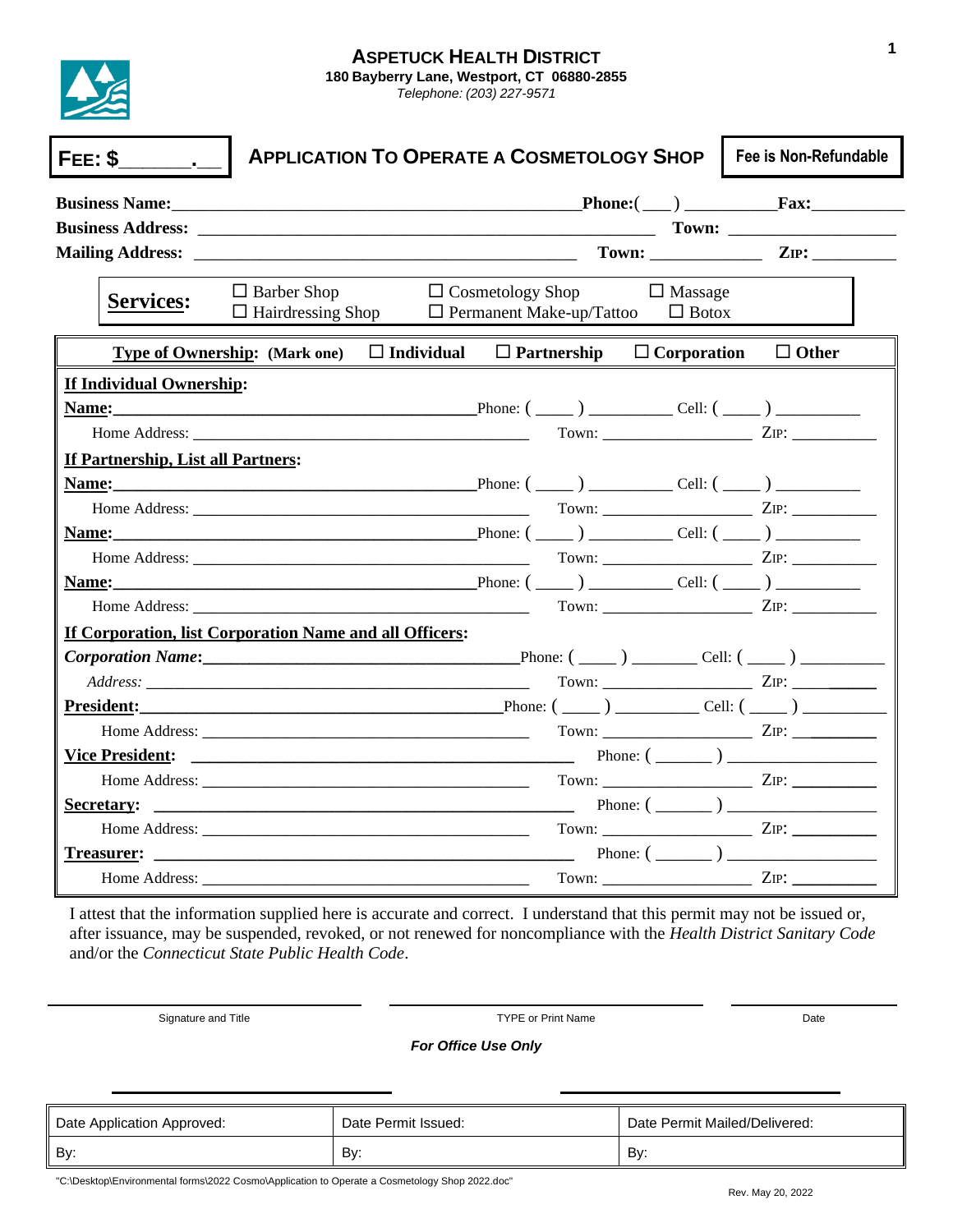"C:Desktop\Environmental forms\2022 Cosmo\Application to Operate a Cosmetology Shop 2022.doc"

| <b>Number of Pedicure Chairs:</b>  | <b>Number of Manicure Stations:</b>             |
|------------------------------------|-------------------------------------------------|
| <b>Number of Barbering Chairs:</b> | <b>Number of Treatment Rooms:</b>               |
|                                    | <b>TOTAL # OF CHAIRS, STATIONS &amp; ROOMS:</b> |

**Number of Licensed Individuals employed:** \_\_\_\_\_\_\_\_\_\_\_\_\_\_\_\_\_\_\_

**You must include copies of all CT licenses of service providers as required by State of CT General Statutes and Division of Health Systems Regulation.** \*See following attachment for new CT license requirements.

**Are you renting chairs or leasing space? \_\_\_\_\_\_\_\_\_ If so, please include a copy of your written agreement.**

**Check all procedures performed on premises:**

 $\Box$  Cutting, trimming, shaving, or singeing the hair

|                      | Shampooing, dressing, styling, curling, waving, or weaving the hair                                                                                          |
|----------------------|--------------------------------------------------------------------------------------------------------------------------------------------------------------|
|                      | Dyeing, bleaching, or coloring the hair                                                                                                                      |
|                      | Facials, cleansing, application of cosmetic preparations, tonics, antiseptics, powders, oils, clays,<br>creams, or lotions to the head, scalp, face, or neck |
|                      | Microdermabrasion                                                                                                                                            |
|                      | Eyebrow arching, threading                                                                                                                                   |
|                      | Eyelash extensions                                                                                                                                           |
|                      | Hair removal by waxing                                                                                                                                       |
|                      | Manicures                                                                                                                                                    |
|                      | Pedicures                                                                                                                                                    |
|                      | Massaging or manipulating the head, scalp, face, neck, arms, hands, body, legs, or feet; includes all<br>types of massage therapy and reflexology.           |
|                      | If you perform any of the following services, please see attachment with additional requirements.                                                            |
|                      | Tattooing, permanent makeup, microblading                                                                                                                    |
|                      | Botox, dermal fillers                                                                                                                                        |
|                      | Hair removal by electrolysis, laser treatments                                                                                                               |
|                      | Body piercings                                                                                                                                               |
|                      |                                                                                                                                                              |
| <b>Water Supply:</b> | Public<br>Private<br><b>Sewage Disposal:</b> City Sewer<br>Septic system                                                                                     |
|                      | List all chemicals and sterilizing devices used for sanitizing/disinfecting purposes:                                                                        |

\_\_\_\_\_\_\_\_\_\_\_\_\_\_\_\_\_\_\_\_\_\_\_\_\_\_\_\_\_\_\_\_\_\_\_\_\_\_\_\_\_\_\_\_\_\_\_\_\_\_\_\_\_\_\_\_\_\_\_\_\_\_\_\_\_\_\_\_\_\_\_\_\_\_\_\_\_\_\_\_\_\_\_\_\_\_\_\_\_